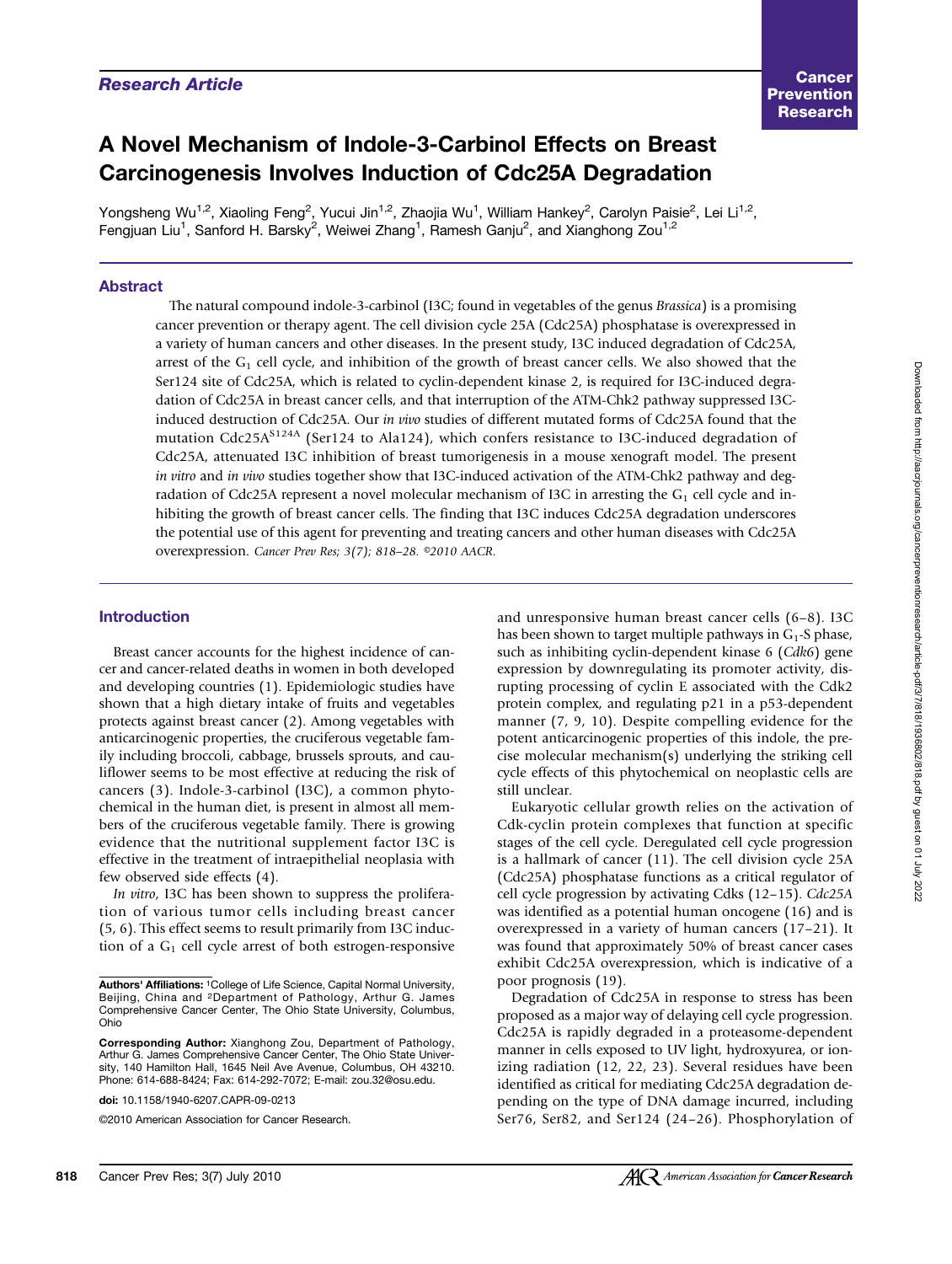Ser124 has been reported to regulate Cdc25A stability after ionizing radiation exposure (26).

The crucial roles played by Cdks and checkpoints in the control of the cell cycle make them attractive pharmacologic targets. For several years, various strategies have been proposed to directly or indirectly inhibit the activity of Cdc25A in the development of antiproliferative cancer drugs (20, 27–29), but their application has been limited due to the safety of the reagents. In this study, we exploit a novel and uncovered connection between I3C and degradation of Cdc25A in breast cancer cells, and therefore hypothesized that Cdc25A degradation by I3C could be an important approach for the prevention and treatment of breast cancer and other human diseases related to overexpression of Cdc25A.

# Materials and Methods

## Cell culture and cell growth inhibition

The human breast cancer cell lines MCF7, MDA-MB-231, and MDA-MB-468 were obtained from the American Type Culture Collection and cultured in DMEM (Life Technologies, Inc.), supplemented with 10% fetal bovine serum, 1% penicillin/streptomycin, 1 mmol/L glutamine (culture medium) in a 5%  $CO<sub>2</sub>$  atmosphere at 37°C. The cells were seeded at a density of  $3 \times 10^5$  cells in a six-well culture dish. After 24 hours, MCF7, MDA-MB-231, and MDA-MB-468 cells were treated respectively with 200, 200, and 100 μmol/L I3C (LKT Laboratory) separately and then dissolved in DMSO; control cells were treated with 0.1% DMSO alone. The cells treated with I3C or DMSO for 1 to 5 days were harvested by trypsinization, stained with 0.4% trypan blue, and counted using a hemocytometer.

## Plasmid, site-directed mutagenesis, and transfection

Full-length Cdc25A was amplified from MCF10A cells and cloned into pCDNA4/TO doxycycline (Dox)-inducible promoter (Nitrogen). The primer sequences containing the BamHI and EcoRI sites were forward, 5′- TTAGGATCCATGGAACTGGGCCCGGAG-3′, and reverse, 5′-CCGAATTCTCAGAGCTTCTTCAGACGACTGT-3′. To generate phosphorylation-site mutants of Cdc25A, a site-directed mutagensis kit (Stratagene) was used with the following pairs of primers. For Cdc25 $A^{S76A}$ , 5'-GTAATCTGCAGAGAATGGGCGCCTCCGAGTCAACA-GATTC-3′/5′-GAATCTGTTGACTCGGAGGCGCCCATT‐ CTCTGCAGATTAC-3'; for Cdc25A<sup>S82A</sup>, 5'-CTCCGAGT-CAACAGATGCAGGTTTCTGTCTAGATTCTC-3/5′-GA-GAATCTAGACAGAAACCTGCATCTGTTGACTCGGAG-3′; and for Cdc25A<sup>S124A</sup>, 5'-CTCTGAAGAGGAGCCATGCT-GATTCTCTTGACCATG-3′/5′-CATGGTCAAGAGAATCAG-CATGGCTCCTCTTCAGAG-3′. Finally, the correct mutation derivatives were verified by DNA sequencing. To establish cell lines with inducible expression of Cdc25A and its mutation derivatives in MDA-MB-231 and MDA-MB-468, Tet-on cells were transfected using plasmid DNA (pCDNA4/TO-puro-Cdc25A) with

Lipofectamine 2000 reagent according to the manufacturer's instruction (Invitrogen). The cells were selected with 1.5 μg/mL puromycin. To continually induce Cdc25A expression, the cells were cultured in DMEM with 10 ng/mL Dox.

#### Protein extraction and Western blot analysis

Cells were washed twice with ice-cold PBS and lysed by sonication in lysis buffer [50 mmol/L HEPES-KOH (pH 7.5), 150 mmol/L NaCl, 1 mmol/L EDTA, 2.5 mmol/L EGTA, 1 mmol/L DTT, 10 mmol/L β-glycerophosphate, 1 mmol/L NaF, 0.1 mmol/L sodium orthovanadate, 0.2 mmol/L phenylmethylsulfonyl fluoride, 20 μg/mL aprotinin, 20 μg/mL leupeptin, 1 μg/mL pepstatin A, 10 μg/mL soybean trypsin inhibitor, 10% glycerol, and 1% NP40 or Triton X-100]. Total protein extracts dissolved in SDS sample buffer were separated on 5% to 15% gradient SDS gel and transferred onto polyvinylidene difluoride membranes (Millpore). Blots were incubated with primary antibodies to Chk2, phospho-Chk2 (Thr68) (Cell Signaling Technology), Cdk2, phospho-Cdk2 (Thr14, Tyr15), Cdk4, Cdk6, ataxia telangiectasia mutated (ATM), phospho-ATM (Ser1981), and β-actin (Santa Cruz Biotechnology) and Cdc25A monoclonal antibody (mAb) Ab-3 (NeoMarkers). After incubation of each membrane with primary antibodies, they were washed with TTBS [20 mmol/L Tris (pH 7.6), 150 mmol/L NaCl, and 0.1% Tween 20], incubated with secondary antibodies conjugated with peroxidase, and visualized by a chemiluminescent detection system (Pierce).

## Flow cytometric analyses of DNA content

The breast cell lines were plated onto six-well tissue culture dishes (BD Biosciences). Cells treated with I3C or DMSO for 48 hours were harvested by trypsinization, washed twice with PBS, and fixed in 70% ethanol. Cells were treated with 100 units/mL RNase A for 20 minutes at 37°C, then resuspended and hypotonically lysed in 1 mL of PI buffer (0.5 mg/mL propidium iodide, 0.1% sodium citrate, 0.05% Triton X-100). The percentages of cells in the  $G_1$ , S, and  $G_2$ -M phases of the cell cycle were determined by analysis with the Multicycle computer program provided by Phoenix Flow Systems.

#### Immunofluorescent detection of Cdc25A

MDA-MD-231 or MDA-MB-468 cells were cultured on chamber slides for 24 hours. Cdc25A expression was then continuously induced with Dox (10 ng/mL), followed by treatment with I3C for 48 hours. Cells were fixed with 10% formalin and then rinsed with PBS supplemented with 0.1% Triton X-100. The cells were incubated with Cdc25A (1:500) mAb in PBST containing 1% bovine serum albumin at 25°C for 1 hour. After being washed with PBS, cells were incubated with fluorescein-conjugated antimouse immunoglobulin G antibody in PBS containing 1% bovine serum albumin at 25°C for 30 minutes. The slides were washed with PBS, then coverslips with cell-side down were mounted onto the glass with antifade mounting medium (Invitrogen) and sealed with nail polish.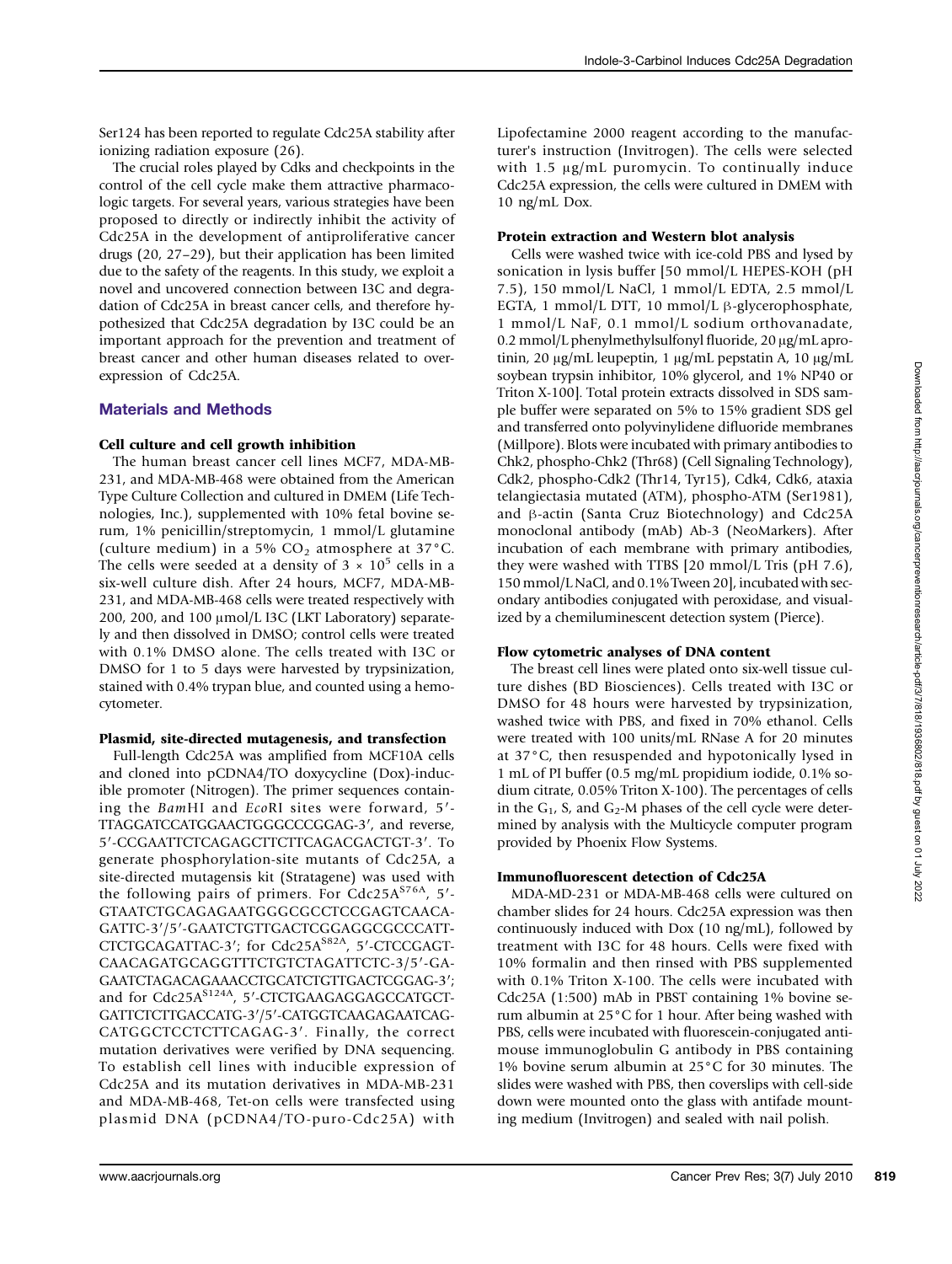## Human breast carcinoma xenograft study

Six-week-old BALB/c female athymic (nu/nu) mice were inoculated s.c. in the lateral flanks with 0.1 mL of PBS solution containing  $1 \times 10^6$  MDA-MB-231 or MDA-MB-468 human breast cancer cells.

The mice were divided into four groups for each tested cell line: without Dox induction and I3C treatment (Dox<sup>−</sup> I3c<sup>−</sup> ), group 1 (n = 3 × 10); without I3C treatment but with Dox induction (Dox<sup>+</sup>13C<sup>-</sup>), group 2 (*n* = 3 × 10); without Dox but with I3C treatment (Dox<sup>-</sup>I3C<sup>+</sup>), group 3 ( $n = 3 \times 10$ ); and with Dox induction and I3C treatment (Dox<sup>+</sup>I3C<sup>+</sup>), group 4 ( $n = 3 \times 10$ ). Sesame seed oil was used to facilitate gavage and safely avoid irritation of the esophagus, as previously reported by other studies (30). When the implants began to appear as a tumor approximately 1 week after the inoculation, the mice in the intervention group were given I3C daily (1 mg/d per mouse) by oral gavage for 6 weeks. The control mice received only sesame seed oil without I3C or Dox induction. Dox (2 mg/mL) was added into daily feeder water as soon as the cells were inoculated in the flanks of mice (data not shown; ref 31). Fresh water was replaced twice weekly.

The palpable tumor diameters were measured twice per week. Tumor volumes were calculated as  $ab^2/2$  (where a is the longest diameter and  $b$  is the shortest diameter; ref. 32). The mice were sacrificed 7 to 8 weeks after cell injection. On sacrifice, tumor tissue from each mouse was harvested and cut into two pieces: one part was frozen for molecular analysis and the other part was fixed in formalin and embedded in paraffin for immunohistochemical staining.

# Statistical analysis

The statistical significance of differential findings between the experimental and control groups was determined by Student's t test as implemented by Excel 2000 (Microsoft Corp.), and  $P < 0.05$  was considered significant.

# **Results**

## I3C inhibits cell proliferation of breast cancer cells through a  $G_1$  cell cycle arrest

To dissect the connection between I3C treatment and  $G_1$ cell cycle progression in breast cancer cells, we assayed levels of the  $G_1$  Cdks and monitored cell cycle arrest in the MCF7, MDA-MB-231, and MDA-MB-468 breast cancer cell lines. In tumorigenic MCF7 breast cancer cells, we found that I3C inhibits the expression of Cdk6 (Fig. 1A) and induces a  $G_1$  cell cycle arrest of MCF7 cells and cell growth inhibition (Fig. 1D and G), consistent with the previous report that I3C decreased the levels of Cdk6 (7). In MDA-MB-231 and MDA-MB-468 cells, either treated with I3C or untreated, the protein levels of Cdk6 are not altered (Fig. 1B and C), and fluorescence-activated cell sorting analysis and assay for cell growth showed that I3C still induces a  $G_1$  cell cycle arrest of these breast cancer cells (Fig. 1E and F) and inhibits cell growth (Fig. 1H and I). It has been shown that Cdk6 activity positively connects

with the levels of Cdk6 protein in the breast cancer cells (6, 7, 33); Cdk6 plays an important role in cell cycle by titration of binding Cdk inhibitors (tumor suppressors) without considering its activity (34). This difference in the change in Cdk6 protein level in different breast cancer cell lines indicated that the I3C inhibition of  $G_1$  cell cycle progression and the proliferation of breast cancer cells may be mediated by an as yet undiscovered molecular mechanism, at least in the aggressive breast cancer MDA-MB-231 and MDA-MB-468 cell lines.

## I3C induces a decrease in Cdc25A protein in human breast cancer cells

To elucidate the potential mechanism of the antiproliferative activity of I3C on breast cancer during the  $G_1$ phase of the cell cycle, we next investigated its effect on the expression levels of proteins involved in the regulation of  $G_1$  phase. Western blot analyses revealed that I3C treatment did not alter the levels of Cdks and their inhibitors such as p21, p27, and Ink4a/arf (data not shown), but dramatically reduced the level of Cdc25A protein in MDA-MD-231 and MDA-MD-468 breast cancer cells (Fig. 2A and B). Immunofluorescence staining with anti-Cdc25A mAb confirmed that I3C led to a reduction in Cdc25A protein (Fig. 4A). It was also observed that I3C treatment results in the reduced expression of Cdc25A in the MCF7 cell line (Fig. 2C) and in other breast cancer cells (data not shown).

Cdc25A mainly activates the Cdk2-cyclin E and Cdk2 cyclin A complexes through dephosphorylation of the Thr14 and Tyr15 residues within the ATP binding loop of Cdk2 (35). Western blotting confirmed that the reduced protein levels of Cdc25A attenuated the dephosphorylation of its downstream Cdk2 and thus reduced Cdk2 activity in the breast cancer cells without altering its expression (Fig. 2A-C).

## Ser124 of Cdc25A is required for I3C-induced Cdc25A degradation

As an important cell cycle regulator, Cdc25A has been linked to oncogenic transformation and approximately 50% of human breast cancer cases (19, 20, 36). To explore the mechanism by which I3C targets Cdc25A, we used real-time PCR and Northern blotting to determine the levels of Cdc25A mRNA in the breast cancer cells with and without I3C treatment. Our results showed insignificant changes in the Cdc25A mRNA level between the I3Ctreated and untreated breast cancer cells (data not shown). Thus, we hypothesized that the reduced level of Cdc25A protein in the I3C-treated breast cancer cells was due to degradation of Cdc25A protein, a mechanism that may play an important role in the antitumorigenic effects of I3C on human breast cancer.

Cdc25A is regulated by dual-mode degradation: Skp1- Cullin-β-TrCP and Apc<sup>Cdh1</sup> (24, 37). We initially investigated any change in the response of the above factors to I3C that might lead to alteration of the Cdc25A protein levels. We performed Western blotting with each antibody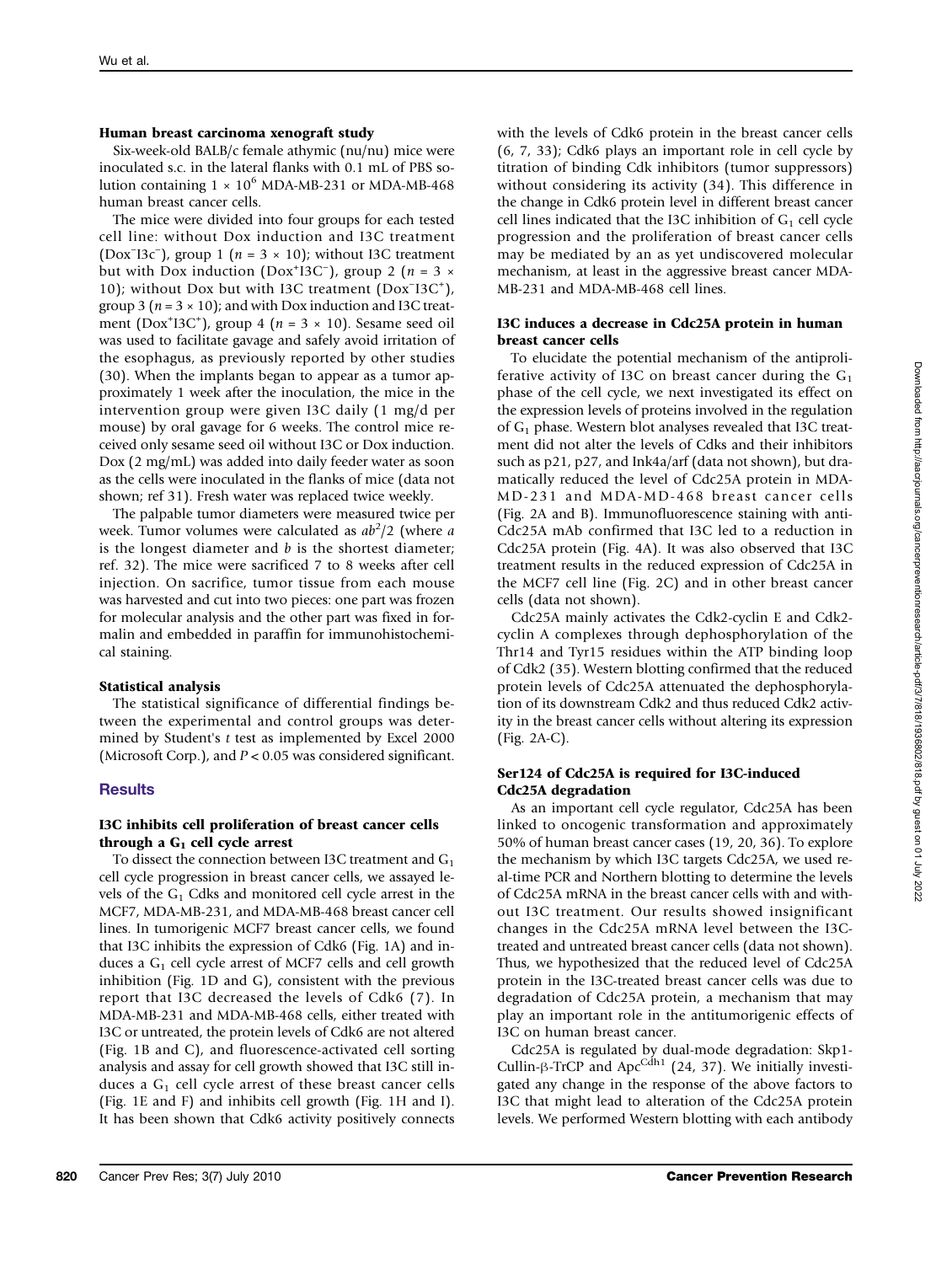

Fig. 1. Analysis of I3C-induced profile of Cdks in different breast cancer cells, G1 cell cycle arrest, and cell growth inhibition. A to C, profiles of the I3C-induced G1 Cdks. MCF7, MDA-MB-231, and MDA-MB-468 breast cancer cells were treated with 0.1% DMSO alone or with 100 to 200 μmol/L I3C for 24, 48, and 72 h. Cell lysates were prepared and Western blot analysis was done with the indicated antibodies. Representative data from one experiment are shown ( $n = 5$ ). D to F, analysis of cell cycle of the breast cancer cells. The cells, treated with either 0.1% DMSO alone or with I3C, were harvested in PBS and stained with a hypotonic solution containing propidium iodide. Stained nuclei were subjected to flow cytometry analysis. G to I, cell growth inhibition by I3C. The breast cancer cells were treated with 100 to 200 μmol/L I3C and control cells with 0.1% DMSO and then harvested by trypsinization; cell numbers were determined. The number of living cells was plotted versus the days of I3C exposure. Points, mean ( $n = 5$ ); bars, SEM. Differences between solvent control and treatment are significant ( $P < 0.05$ ).

for Skp1-Cullin-β-TrCP, ApcCdh1, and ubiquitin and did not find any insignificant change in the above protein levels in treatments with and without I3C. Thus, we further investigated Cdc25A itself. Regulation of Cdc25A levels through the cell cycle requires phosphorylation at multiple sites by different kinases and the presence of intact recognition motifs on Cdc25A including Ser76, Ser82, and Ser124 (24–26), which are related to the degradation pathways mediated by Chk1, Smad3, and Chk2, respectively (Fig. 3A). To investigate the response of different phosphorylation sites and motifs in Cdc25A to I3C, we developed a Tet-on system with Dox-inducible expression of either human Cdc25AWT or the mutation derivatives Cdc25A<sup>S76A</sup>, Cdc25A<sup>S82A</sup>, or Cdc25A<sup>S124A</sup> in the breast cancer cells (Fig. 3A and B).

We next assayed the protein stability of Cdc25A<sup>WT</sup> and its derivatives  $\rm{Cdc25A}^{S\bar{7}6A}$ ,  $\rm{Cdc25A}^{S2\bar{4}A}$ , and  $\rm{Cdc25A}^{S12\bar{4}A}$ 

in the breast cancer cells with or without I3C treatment. Western blot showed that the  $Cdc25A<sup>S124A</sup>$  mutant was resistant to I3C-induced degradation in MDA-MD-231 cells (Fig. 3C). Conversely, the Cdc25 $A<sup>WT</sup>$  and the mutant  $Cdc25A<sup>S82A</sup>$  (related to Samd3) proteins in the I3C-treated cells were rapidly degraded (Fig. 3C). It was noted that the mutant  $Cdc25A<sup>576A</sup>$  (related to Chk1) was degraded by I3C, but the degraded fraction is much lower compared with that of  $Cdc25A<sup>WT</sup>$  and mutant  $Cdc25A<sup>S82A</sup>$  (Fig. 3C). Similar results were observed for p53-deficient MDA-MB-468 cells (Fig. 3D). The levels of  $\text{Cdc25A}^{\text{WT}}$  and its mutation derivatives in I3C-treated and untreated cells were examined by direct immunofluorescence staining with Cdc25A antibody. As shown in Fig. 4, without I3C treatment, most cells with Cdc25A<sup>WT</sup> or its derivatives had high levels of Cdc25A; in contrast, Cdc25AWT and Cdc25A<sup>S82A</sup> in the cells with I3C treatment were absent (less stained),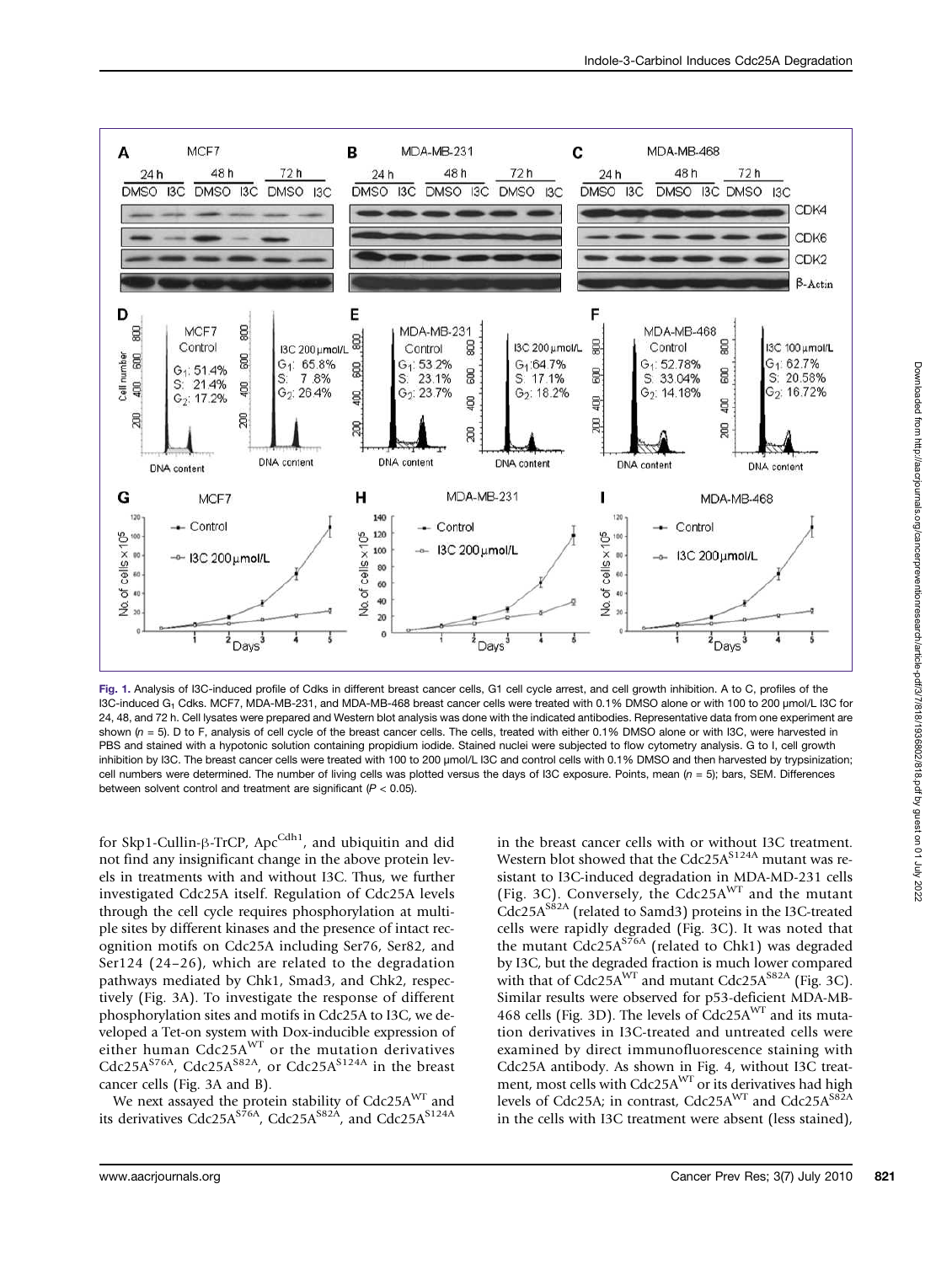but Cdc25A<sup>S124A</sup> is stable in the treated cells (Fig. 4D). The breast cancer cells with the mutation Cdc25A<sup>S124A</sup> did not show I3C-induced  $G_1$  cell cycle arrest or inhibition of cell growth (data not shown). These results suggest that the Ser124 site of Cdc25A (related to Chk2) is required for I3C-induced Cdc25A degradation, and that cell cycle arrest mediated by Chk2-induced degradation of Cdc25A represents an important mechanism of response to I3C treatment."

#### I3C activates the ATM-Chk2-Cdc25A signaling pathway

It has been previously reported that Cdc25A is phosphorylated on Ser124 by Chk2 kinase in response to ionizing radiation (26). This modification induces a rapid, proteasome-dependent degradation of Cdc25A and subsequent silencing of Cdk2-cyclin A and Cdk2-cyclin E kinase activity (12, 13, 15). Considering that Cdc25A is a key target of negative regulation by various checkpoint and stress pathways and that phosphorylation of Ser124 is impor-



Fig. 2. I3C reduces the level of Cdc25A protein in breast cancer cells. MDA-MB-231 (A), MDA-MB-468 (B), and MCF7 (C) breast cancer cells were treated with 0.1% DMSO alone or with 100 to 200 μmol/L I3C for 24, 48, and 72 h. Cell lysates were prepared and Western blot analysis was done with the indicated antibodies. Cdk6 was reduced only in the I3C-treated MCF7 cells, whereas reduced levels of Cdc25A were observed in all cell types with I3C treatment, which attenuated the dephosphorylation of its downstream Cdk2. Representative data from one experiment are shown  $(n = 3)$ .

tant to the stability of the protein, we wanted to test whether the upstream signaling pathway of Chk2 mediates the destabilization of Cdc25A observed with I3C treatment. Western blotting was done on extracts from MDA-MB-231 cells treated with I3C and 0.1% DMSO for 24, 48, or 72 hours. I3C treatment was found to significantly induce phosphorylation of ATM at Ser1981 (Fig. 5), a residue that has been shown to regulate ATM activity (38). This activated form of ATM then activates downstream Chk2 kinase by phosphorylation of its Thr68 (Fig. 5; ref. 39). To confirm that ATM phosphorylation is related to Chk2-Cdc25A in I3C-regulated  $G_1-S$ phase arrest, we examined the effects of ATM inhibition on Cdc25A protein stability in the breast cancer cells. Cdc25A protein was degraded efficiently by treatment with I3C (Figs. 2 and 5). However, addition of the ATM inhibitor KU55933, which blocks the activity of ATM and its downstream Chk2, prevents Cdc25A from being degraded efficiently (Fig. 5). Similar results were observed using MDA-MB-468 breast cancer cells (data not shown).

These studies indicate that Chk2-mediated control over the basal turnover of Cdc25A is ATM dependent, and that the ATM-Chk2-Cdc25A pathway is required for the accelerated destruction of Cdc25A with I3C treatment (Figs. 3–5).

## Mutation  $Cdc25A<sup>S124A</sup>$  confers resistance to the antitumorigenic effect of I3C on breast cancer cells in a xenograft model

The above cell studies revealed that mutation of Cdc25A at Ser124 (abolishing the Chk2-Cdc25A regulatory pathway) blocked I3C-induced Cdc25A degradation. To determine whether the deficiency in the degradation mechanism would affect the tumorigenesis of the transplanted breast cancer cells in vivo, we further investigated the effect of abolishing the Chk2-Cdc25A pathway on the growth and development of breast cancer cells transplanted into BALB/c female athymic mice at 6 weeks of age. The mice were then divided into four groups for each of the tested cell lines: without Dox induction or I3C treatment (Dox<sup>-</sup>I3c<sup>-</sup>), group 1; with Dox induction but without I3C treatment (Dox<sup>+</sup>I3C<sup>-</sup>), group 2; without Dox induction but with I3C treatment (Dox<sup>-</sup>I3c<sup>+</sup>), group 3; and with Dox induction and I3C treatment  $(Dox<sup>+</sup>13c<sup>+</sup>)$ , group 4 (Fig. 6; Table 1). The previous studies showed that breast cancer cells with Cdc25A<sup>WT</sup> and its derivatives Cdc25A<sup>S76A</sup>, Cdc25A<sup>S82A</sup>, and Cdc25A<sup>S124A</sup> transplanted in the flanks of mice could be effectively induced by addition of 2 mg/mL Dox dissolved in daily feeder water for the mice (our data not shown; ref. 31). The majority of implants appeared as tumor 1 week after the mice were injected with  $1 \times 10^6$  different cells into the flanks. The mice in the intervention group were further given I3C (1 mg/d per mouse) daily by oral gavage as described in Materials and Methods. The palpable tumor diameters were measured twice per week. Tumor volumes were calculated as  $ab^2/2$  (where *a* is the longest diameter and *b* is the shortest diameter; ref. 32).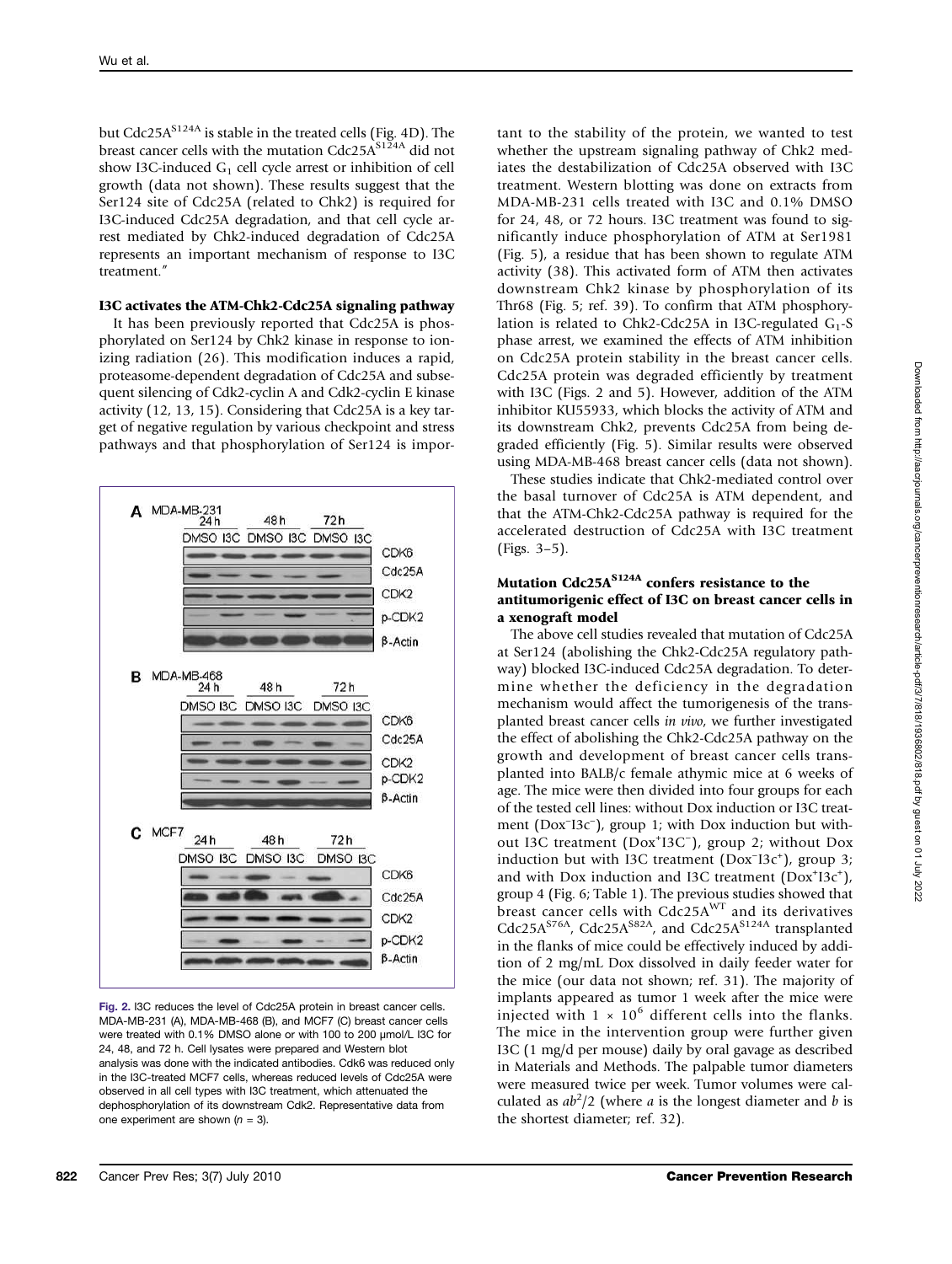

Fig. 3. The Ser124 site of Cdc25A is required for Cdc25A degradation in response to I3C induction. A, a sketch for multiple pathways related to Chk1, Smad3, and Chk2 regulating Cdc25A degradation (23–25). B, Dox-induced expression of Cdc25A and its derivatives. The wild-type Cdc25A cDNA from MCF10A cells was cloned into the pCDNA4/TO vector with Tet-on system, and each mutated derivative, Cdc25A<sup>S76A</sup>, Cdc25A<sup>S82A</sup>, and Cdc25A<sup>S124A</sup> in the vectors was constructed according to the procedures described in Materials and Methods. In cultured medium with 10 ng/mL Dox, Cdc25A and its derivatives were effectively induced. C and D, response of the mutant Cdc25A derivatives to I3C treatment in MDA-MB-231 breast cancer cells (C) and MDA-MB-468 breast cancer cells (D). Cell lysates were prepared and Western blot analysis was done with the indicated Cdc25A and control antibodies. Representative data from one experiment are shown  $(n = 3)$ .

As expected, at termination of the study after 7 weeks, the tumor size observed with I3C treatment (group 3, Dox<sup>−</sup> I3C+ ) was significantly reduced (Fig. 6A and B) compared with the controls without I3C treatment (group 1, .<br>Dox<sup>−</sup>I3c<sup>−</sup>). No exogenous Cdc25A or Cdc25A<sup>S76A</sup>, Cdc25A $^{882A}$ , or Cdc25A $^{8124A}$  was induced in the absence of Dox in group 1 or in group 3, and thus they did not contribute to differences in tumor formation and size between the different cell lines for those two groups (data not shown). Without I3C treatment, the tumor size from the cells in group 2 ( $Dox$ <sup>+</sup>I3C<sup>-</sup>) with Dox induction was slightly bigger compared with tumors from the cells with endogenous Cdc25A (group 1, Dox<sup>−</sup> I3C<sup>−</sup> ) in the absence of Dox. In contrast, I3C can significantly reduce the tumor size from cancer cells with endogenous Cdc25A (group 2, Dox<sup>-</sup>I3C<sup>+</sup>) and from cells expressing exogenous  $Cdc25A<sup>WT</sup>$  and  $Cdc25A<sup>S82A</sup>$  (group 4,  $\text{Dox}^+13\text{C}^+$ ;  $P < 0.005$ ), but not from cells with  $Cdc25A<sup>S124A</sup>$  (Fig. 6A and B; Table 1). The final average tumor volume for the cells with  $Cdc25A<sup>S124A</sup>$  (Dox<sup>+</sup>I3C<sup>+</sup>) with I3C treatment is similar to that of the breast cancer cells without I3C treatment (group 2, Dox<sup>+</sup>I3C<sup>-</sup>) and is much higher  $(1,137 \pm 156 \text{ mm}^3)$  than that of the Cdc25A<sup>WT</sup> (415 ± 103 mm<sup>3</sup>) or Cdc25A<sup>S82A</sup> (376 ± 125 mm<sup>3</sup>) controls in the Dox<sup>+</sup>I3C<sup>+</sup> group (Fig. 6A and B). These data show that Cdc25A degradation, regulated by Chk2 at Ser124, contributes to a significant reduction in tumor size (G and I versus J, 64% and 67%, respectively;  $P < 0.005$ ; Fig. 6B; Table 1). It is notable that there is a reduction in tumor size (about 27.7%) even for the mutant Cdc25A<sup>S124A</sup> cell line with I3C treatment (J versus E, Fig. 6B and Table 1), indicating the contribution of other potential pathways or mechanisms.

Additional results from Western blotting of the lysates and immunohistochemical staining with anti-Cdc25A mAb for the different tumors showed that the level of  $Cdc25A<sup>S124A</sup>$  in the tumor is much higher even when I3C treated, whereas the protein levels of the controls  $Cdc25A<sup>WT</sup>$  and  $Cdc25A<sup>S82A</sup>$  are much lower in response to I3C treatment (data not shown).

These significant differences were also observed when breast cancer MDA-MB-468 cells expressing Cdc25AWT or its derivatives, Cdc25A<sup>S76A</sup>, Cdc25A<sup>S82A</sup>, or Cdc25A<sup>S124A</sup>, were transplanted and treated with I3C. I3C treatment led to an average of 70% decrease in tumor volume for all cells, with the exception of the Cdc25 $A^{S124A}$  cells, compared with the untreated controls ( $P < 0.05$ ; data not shown).

These results show that the mutant form  $Cdc25A^{S124A}$ confers resistance to I3C-induced degradation and attenuates the effect of I3C on breast cancer cells in a rodent xenograft model. Thus, Ser124 of Cdc25A (related to Chk2) plays an important role in controlling Cdc25A protein degradation and inhibiting breast cancer cell growth in vivo.

## **Discussion**

I3C, a naturally occurring component of Brassica vegetables such as cabbage, broccoli, and brussels sprouts, was one of the few natural products tested positive as a chemopreventive agent in a panel of short-term bioassays relevant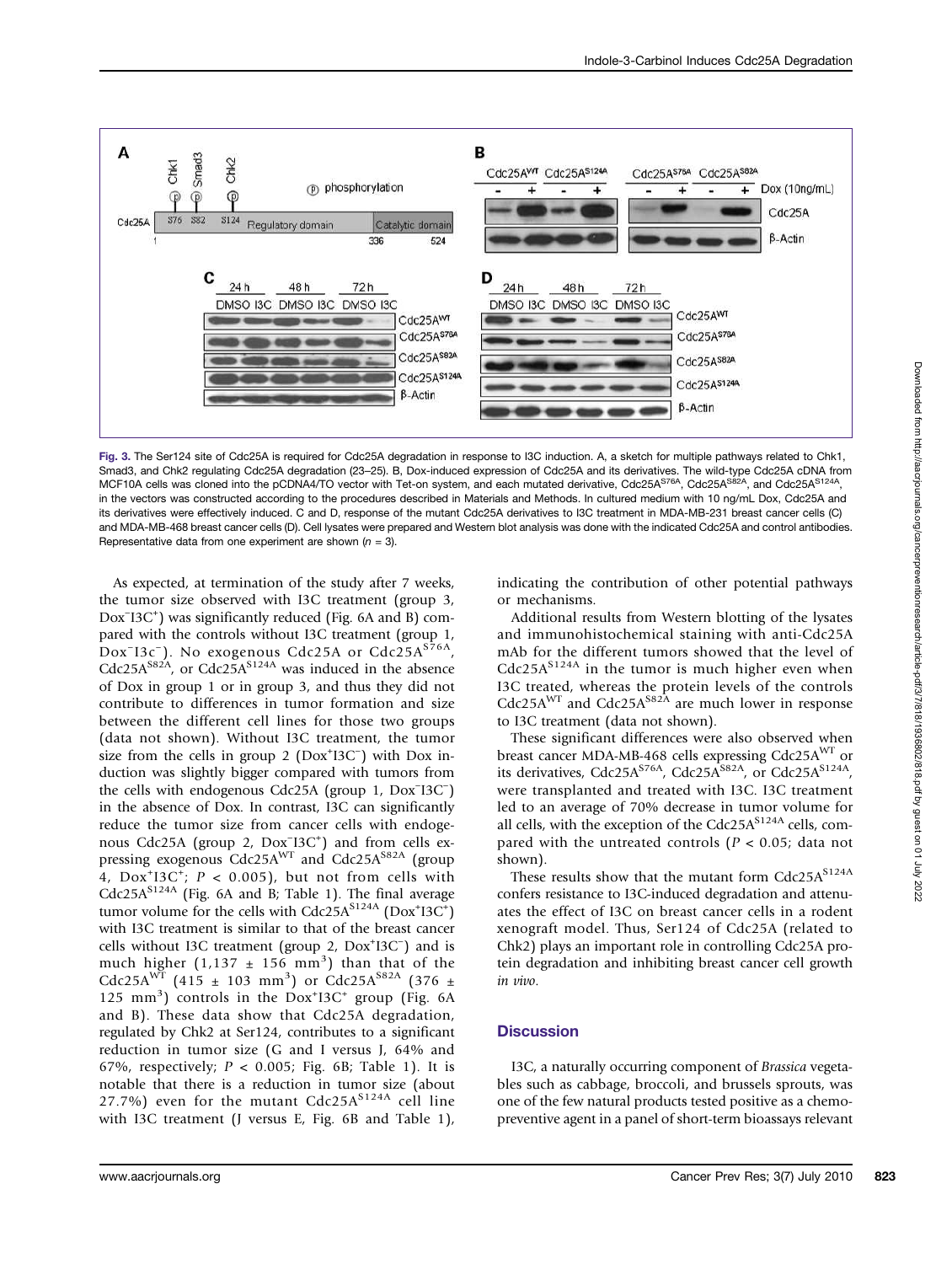to carcinogen-induced DNA damage, tumor initiation, and promotion (6–8, 40). Most of these effects seem to occur because I3C induces a  $G_1$  cell cycle arrest (6–8) and has been shown to target multiple pathways to accomplish this, such as inhibiting Cdk6 gene expression by downregulating its promoter activity, disrupting the processing of cyclin E associated with the Cdk2 protein complex, and regulating p21 in a p53-dependent manner (7, 9, 10). However, the molecular mechanism described above may only be applicable for some special individual mammary epithelial cells or breast cancer cell lines, such as MCF7, as it was found that I3C treatment does not alter the levels of Cdk6 protein in breast cancer MDA-MB-231 or p53-deficient MDA-MB-468 cells, but still induces a  $G_1$  arrest of these breast cancer cells and inhibits cell growth (Fig. 1A-H). The results prompt us to investigate other as yet unknown molecular mechanisms that mediate the effect of I3C on  $G_1$ cell cycle and proliferation of breast cancer cells.

It was further revealed that I3C induced degradation of phosphatase Cdc25A, a critical regulator of cell cycle progression and checkpoint response (26, 38), whose overexpression is found in approximately 50% of breast cancer patients and is associated with a poor prognosis (19). Cdc25A activates Cdk2 by dephosphorylating the Thr14 and Tyr15 residues within its ATP binding loop of Cdk2 (35). By accelerating the destruction of Cdc25A and thus attenuating its downstream dephosphorylation of Cdk2, I3C reduces Cdk2 activity in breast cancer cells (Fig. 2). Notably, a number of studies show the antitumor effect of reducing Cdk2 activity (but not altering total Cdk2 protein level; ref. 41), which may produce different effects than with the knockdown or knockout of total Cdk2 (34, 42). In addition, Cdk4/Cdk6 have regions of high homology to the motif  $GXXY^{15}GXYX-$ KAR found in the ATP binding loop of Cdk2. Cdc25A might dephosphorylate Tyr residues of Cdk4/Cdk6



Fig. 4. Detection of protein levels of Cdc25A<sup>WT</sup> and its mutation derivatives in breast cancer cells with I3C treatment. Cdc25A<sup>WT</sup> and its derivatives continued to be induced in MDA-MD-231 breast cancer cells with 10 ng/mL Dox while the cells were treated with either 0.1% DMSO alone or with 200 μmol/L I3C for 48 h. The cells were then stained with anti-Cdc25A mAb. Signals were visualized by incubation with fluorescein-conjugated anti-mouse immunoglobulin G antibody, followed by analysis with a fluorescence microscope. The cells maintain normal cell shape (phase-contrast images) and 4′,6-diamidino-2-phenylindole staining also shows normal nuclear shape (data not shown). Results are representative of three independent sets of<br>experiments. A, Cdc25A<sup>wT</sup>; B, Cdc25A<sup>S76A</sup>; C, Cdc25A<sup>S82A</sup>; D, Cdc25A<sup>S124A</sup>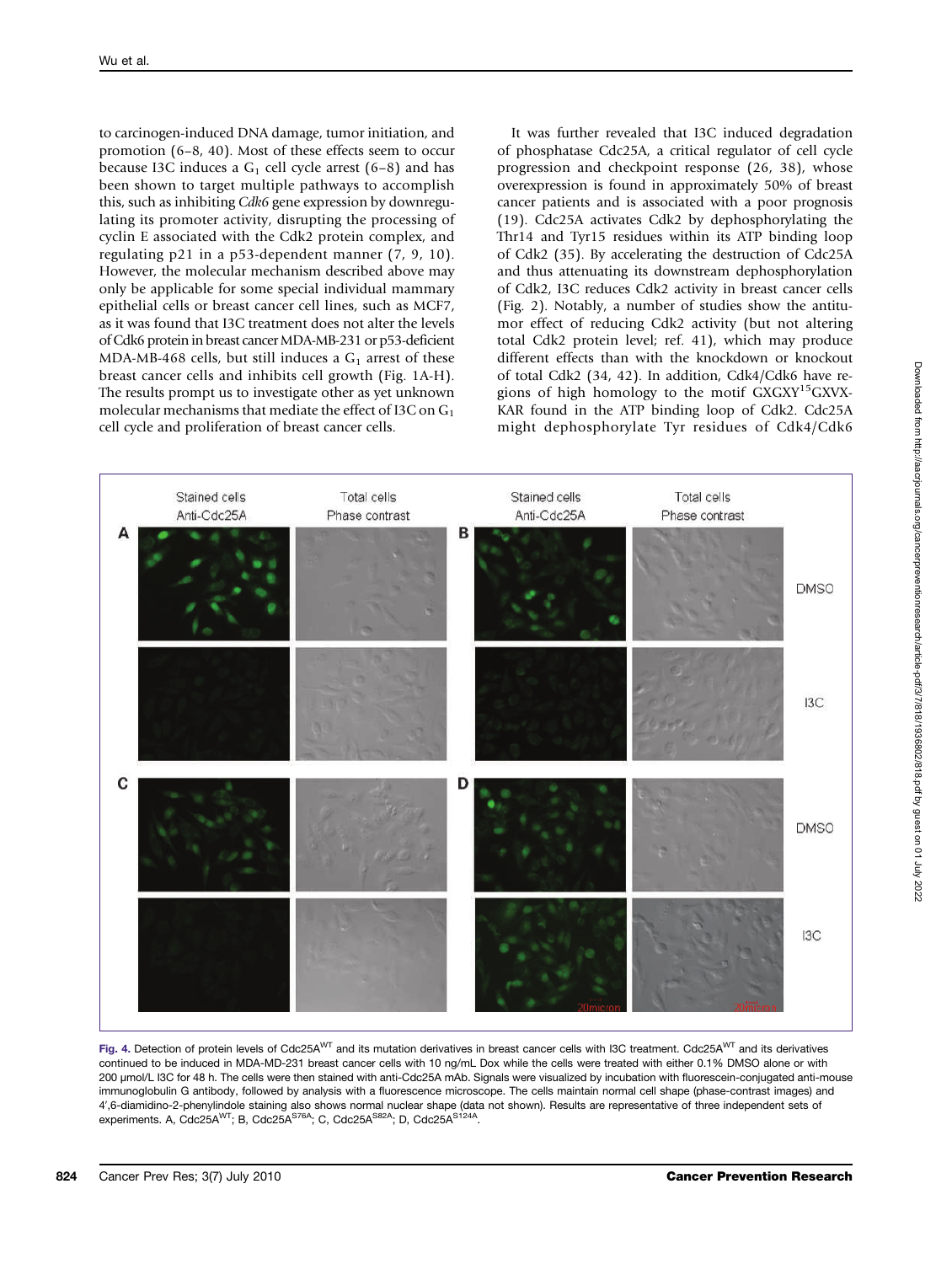

Fig. 5. I3C activates the ATM-Chk2-Cdc25A pathway in human breast cancer cells. Breast cancer MAD-MB-231 cells were treated with 0.1% DMSO alone, with 200 μmol/L I3C, or with 200 μmol/L I3C and 10 μmol/L of ATM inhibitor KU55933 (KU) for 36 and 60 h, respectively. Cell lysates were then prepared and Western blot analysis was done with the indicated antibodies. The inhibitor KU55933 can effectively block the I3C-induced phosphorylation of ATM at residue 1981, the activity of downstream Chk2 by phosphorylation at Tyr68, and the degradation of downstream Cdc25A. Representative data from one experiment are shown  $(n = 3)$ .

(Tyr16 in Cdk4, Tyr24 in Cdk6) similar to Tyr15 in Cdk2. This possibility can be further assessed when phospho-specific antibodies for the Tyr of Cdk4/Cdk6 are effectively developed in the future.

Interestingly, it has been reported that I3C activates the ATM signaling pathway and induces p21 in a p53 dependent manner, and that p53 is required for the I3Cinduced arrest of the immortalized but nontransformed MCF10A cells (10). However, our studies showed that I3C-induced  $G_1$  cell cycle arrest and inhibition of cancer cell growth by the ATM-Chk2-Cdc25A pathway can be p53 independent, as shown by the results from the p53 deficient breast cancer MDA-MB-468 cells (Figs. 1–3). There may be different response mechanisms to I3C between breast cancer cells and nontransformed cells.

Several studies have shown an interaction between the indole compound and plasmid DNA (43). Through gelretardation and fluorescence quenching experimental methods (43), our results showed that I3C could bind to DNA generated by random PCR of total genomic DNA template from breast cancer cells (data not shown). It is notable that I3C induces ATM but does not cause DNA damage (10). Although we anticipate specific in vivo experiments on the interaction between I3C and DNA, current studies have led us to believe that I3C binds to DNA in the cells, triggers the activity of ATM and downstream Chk2, and results in phosphorylation of Cdc25A at Ser124, and thus causes Cdc25A degradation, which leads to  $G_1$  cycle arrest and inhibition of breast cancer cell growth independently of p53.

During the assay for ATM inhibition, we observed that the ATM inhibitor wortmannin also induces Cdc25A



Fig. 6. The mutant Cdc25A<sup>S124A</sup> is resistant to the effect of I3C on breast cancer in a mouse xenograft model. A, representative images of mice from each cell line and group, photographed at time of sacrifice. B, statistical analysis for tumor volume from each cell line and treatment group at different time points. The mice were inoculated s.c. in the lateral flanks with 0.1 mL of PBS solution containing 1  $\times$  10<sup>6</sup> MDA-MB-231 human breast cancer cells. The mice in the intervention group were given I3C (1 mg/d per mouse) by oral gavage everyday for 6 wk as described in Materials and Methods. The control mice received only sesame seed oil without I3C. For Dox induction, Dox (2 mg/mL) was added into daily feeder water as soon as the cells were inoculated in the flanks of mice. Fresh water was replaced twice weekly. The mice were divided into four groups for each of the tested cell lines: without Dox induction or I3C treatment, group 1 (Dox<sup>-</sup>I3C<sup>-</sup>); group 2 (Dox<sup>+</sup>I3C<sup>-</sup>); group 3 (Dox<sup>-I3C+</sup>); and group 4 (Dox<sup>+</sup>I3C<sup>+</sup>). Each group contained 10 mice and 3 repeats. The cells and treatment methods used in each case are indicated in the figure. The palpable tumor diameters were measured and volumes were calculated<br>twice per week. Under the experimental conditions, the mutation Cdc25A<sup>S</sup> nude mice  $(P < 0.05)$ .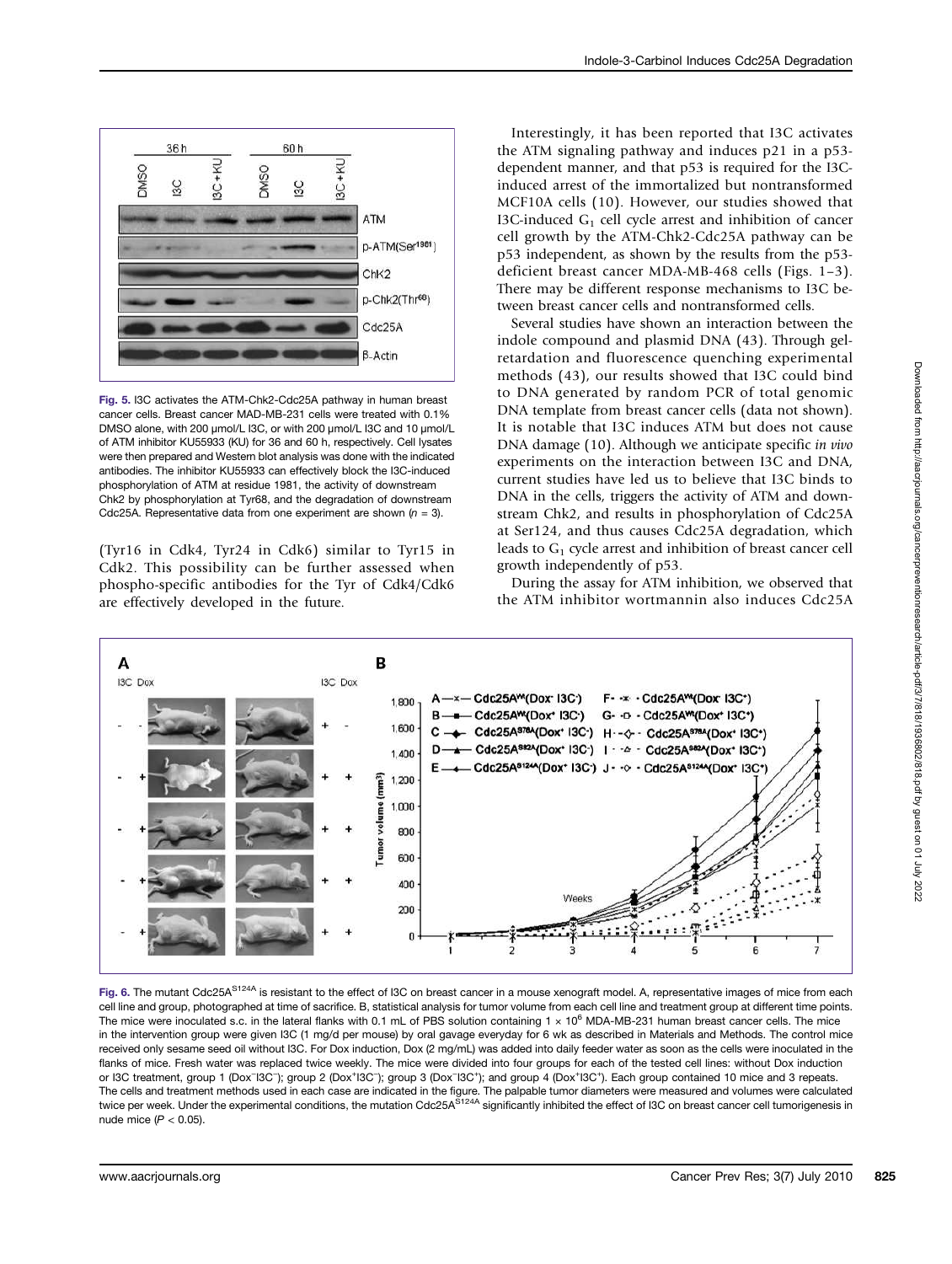| <b>Table 1.</b> Effects of I3C on breast cancer cells in nude mice |                    |              |   |                        |       |                 |                                                                                                                                             |               |
|--------------------------------------------------------------------|--------------------|--------------|---|------------------------|-------|-----------------|---------------------------------------------------------------------------------------------------------------------------------------------|---------------|
|                                                                    |                    |              |   | injected               | tumor | (mean $\pm$ SD) | Group No. of mice Compound* Subgroup Cancer cells %Mice with Tumor size, mm <sup>3</sup> Reduction in tumor<br>multiplicity $(%)^{\dagger}$ | $P^{\dagger}$ |
|                                                                    | $3 \times 10$ each | $Dox^ 13c^-$ |   | <b>WT</b>              | 97    | $1,001 \pm 138$ |                                                                                                                                             |               |
|                                                                    |                    |              | A | Cdc25A <sup>WT</sup>   |       | $996 \pm 140$   |                                                                                                                                             |               |
|                                                                    |                    |              |   | Cdc25A <sup>S76A</sup> |       | $1,100 \pm 152$ |                                                                                                                                             |               |
|                                                                    |                    |              |   | $Cdc25A^{S82A}$        |       | $998 \pm 135$   |                                                                                                                                             |               |
|                                                                    |                    |              |   | Cdc25AS124A            |       | $1.085 \pm 151$ |                                                                                                                                             |               |
| 2                                                                  | $3 \times 10$ each | $Dox^+13C^-$ |   | <b>WT</b>              | 97    | $1.105 \pm 135$ | $-2.8$                                                                                                                                      | >0.05         |
|                                                                    |                    |              | B | Cdc25A <sup>WT</sup>   |       | $1,187 + 145$   | $+4.4$                                                                                                                                      | >0.05         |
|                                                                    |                    |              | C | Cdc25A <sup>S76A</sup> |       | $1,273 \pm 162$ | $+11.8$                                                                                                                                     | >0.05         |
|                                                                    |                    |              | D | Cdc25A <sup>S82A</sup> |       | $1,234 \pm 146$ | $+8.5$                                                                                                                                      | >0.05         |
|                                                                    |                    |              | E | $Cdc25A^{S124A}$       |       | $1,453 \pm 186$ | $+27.7$                                                                                                                                     | >0.05         |
| 3                                                                  | $3 \times 10$ each | $Dox^-13c^+$ |   | <b>WT</b>              | 94    | $301 \pm 65$    |                                                                                                                                             |               |
|                                                                    |                    |              | F | Cdc25A <sup>WT</sup>   |       | $258 \pm 57$    |                                                                                                                                             |               |
|                                                                    |                    |              |   | Cdc25A <sup>S76A</sup> |       | $392 + 71$      |                                                                                                                                             |               |
|                                                                    |                    |              |   | $Cdc25A^{S82A}$        |       | $318 \pm 70$    |                                                                                                                                             |               |
|                                                                    |                    |              |   | $Cdc25A^{S124A}$       |       | $329 \pm 76$    |                                                                                                                                             |               |
| 4                                                                  | $3 \times 10$ each | $Dox^+13c^+$ |   | <b>WT</b>              | 97    | $338 \pm 75$    | $-70.2$                                                                                                                                     | < 0.005       |
|                                                                    |                    |              | G | Cdc25A <sup>WT</sup>   |       | $415 \pm 103$   | $-64$                                                                                                                                       | < 0.005       |
|                                                                    |                    |              | F | Cdc25A <sup>S76A</sup> |       | $507 \pm 132$   | $-55.4$                                                                                                                                     | < 0.005       |
|                                                                    |                    |              |   | Cdc25A <sup>S82A</sup> |       | $376 \pm 125$   | $-67$                                                                                                                                       | < 0.005       |
|                                                                    |                    |              | J | Cdc25AS124A            |       | $1,137 \pm 156$ |                                                                                                                                             |               |
| СK                                                                 | $3 \times 5$       | None         |   | None                   | 0     |                 |                                                                                                                                             |               |

\*I3C concentration is 1 mg/d per mouse; Dox (2 mg/mL) was added into daily feeder water. WT, breast cancer without exogenous Cdc25A as control. The mice were euthanized 7 wk after injecting breast cancer cells. The detailed experimental procedures are described in Materials and Methods.

† Compared with J in group 4.

degradation, similar to LY294002 (data not shown). It may be because wortmannin not only inhibits ATM but also inhibits phosphoinositide 3-kinase and DNA-PK kinases as LY294002 does (44, 45). Glycogen synthase kinase-3β inactivation has been correlated with Cdc25A overproduction in human cancer cells through its regulation of Cdc25A stability by Ser76 and Tyr80 phosphorylation (46). Conversely, it is possible that inhibition of phosphoinositide 3-kinase by LY294002 or wortmannin leads to increased downstream activity of glycogen synthase kinase-3β and, thus, reduced levels of Cdc25A in the cancer cells. Based on the above findings and hypothesis, an alternative ATM inhibitor, KU55933 (not targeting phosphoinositide 3-kinase; ref. 47), was applied to interrupt the response of the ATM-Chk2-Cdc25A pathway to I3C treatment in our studies, and the results showed that the inhibitor KU55933 specially suppressed ATM activity and blocked I3C-induced Cdc25A degradation (Fig. 5).

Following the in vitro studies, we tested the efficacy of I3C in vivo on breast cancer cells with different mutated forms of Cdc25A by injecting them into nude mice. It was shown that I3C-induced degradation of Cdc25A, regulated by Cdk2 at Ser124, significantly inhibited tumorigenesis (reduction in tumor size of about 65%; G and I versus J in Fig. 6B). In the present study, a key functional test of this pathway was the demonstration that a point mutation, Cdc25A<sup>S124A</sup>, mimicked the cancer cell response to I3C treatment in vitro (Figs. 3–5), and Cdc25A degradation mediated by the Ser124 site is sufficient to arrest the growth of human breast cancer cells in vivo (Fig. 6).

Cdc25A overexpression has been observed in a variety of human cancers, including breast, prostate, liver, esophageal, endometrial, and colorectal cancers and non– Hodgkin lymphomas (17–21), as well as Alzheimer's disease (48). Promoting cell cycle progression could be one of the major mechanisms for the oncogenic action of Cdc25A, although Cdc25A overexpression also can inhibit apoptosis in some cellular contexts (49, 50). Thus, Cdc25A would be an attractive pharmacologic target. Recent advances in the Cdc25A field have led to the identification of anti-Cdc25A reagents for cancer treatment, but it has been difficult to predict therapeutic success due to uncertainties about safety and efficacy (29). Our finding that I3C induces Cdc25A degradation may represent an effective and safe strategy for the prevention and treatment of a variety of human cancers and other human diseases associated with the overexpression of Cdc25A and awaits further investigation.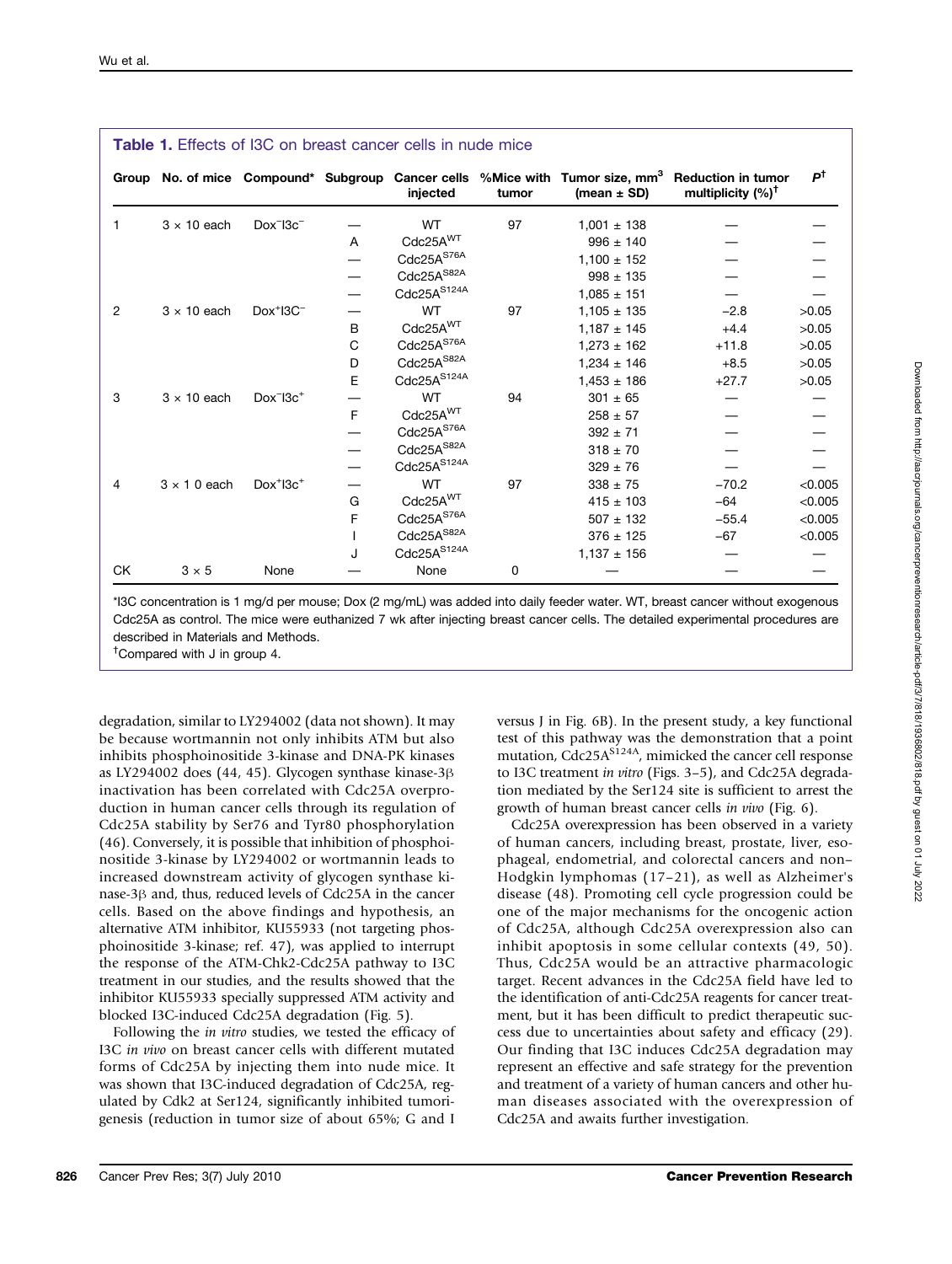#### Disclosure of Potential Conflicts of Interest

No potential conflicts of interest were disclosed.

#### Acknowledgments

We thank Dr. H. Guan, X. Wang, and Y. Lu for assistance in the analysis of the samples, and R. Ganju for providing ATM antibody.

#### **References**

- 1. Seymour JD, Calle EE, Flagg EW, Coates RJ, Ford ES, Thun MJ. Diet Quality Index as a predictor of short-term mortality in the American Cancer Society Cancer Prevention Study II Nutrition Cohort. Am J Epidemiol 2003;157:980–8.
- 2. Feldman EB. Dietary intervention and chemoprevention—1992 perspective. Prev Med 1993;22:661–6.
- 3. Higdon JV, Delage B, Williams DE, Dashwood RH. Cruciferous vegetables and human cancer risk: epidemiologic evidence and mechanistic basis. Pharmacol Res 2007;55:224–36.
- 4. Naik R, Nixon S, Lopes A, Godfrey K, Hatem MH, Monaghan JM. A randomized phase II trial of indole-3-carbinol in the treatment of vulvar intraepithelial neoplasia. Int J Gynecol Cancer 2006;16: 786–90.
- 5. Zhang J, Hsu BAJ, Kinseth BAM, Bjeldanes LF, Firestone GL. Indole-3-carbinol induces a  $G_1$  cell cycle arrest and inhibits prostate-specific antigen production in human LNCaP prostate carcinoma cells. Cancer 2003;98:2511–20.
- Aggarwal BB, Ichikawa H. Molecular targets and anticancer potential of indole-3-carbinol and its derivatives. Cell Cycle 2005;4:1201–15.
- 7. Cram EJ, Liu BD, Bjeldanes LF, Firestone GL. Indole-3-carbinol inhibits CDK6 expression in human MCF-7 breast cancer cells by disrupting Sp1 transcription factor interactions with a composite element in the CDK6 gene promoter. J Biol Chem 2001;276: 22332–40.
- 8. Rogan EG. The natural chemopreventive compound indole-3carbinol: state of the science. In Vivo 2006;20:221–8.
- 9. Nguyen HH, Aronchik I, Brar GA, Nguyen DH, Bjeldanes LF, Firestone GL. The dietary phytochemical indole-3-carbinol is a natural elastase enzymatic inhibitor that disrupts cyclin E protein processing. Proc Natl Acad Sci U S A 2008;105:19750–5.
- 10. Brew CT, Aronchik I, Hsu JC, et al. Indole-3-carbinol activates the ATM signaling pathway independent of DNA damage to stabilize p53 and induce G<sub>1</sub> arrest of human mammary epithelial cells. Int J Cancer 2006;118:857–68.
- 11. Hanahan D, Weinberg RA. The hallmarks of cancer. Cell 2000;100: 57–70.
- 12. Zhao H, Watkins JL, Piwnica-Worms H. Disruption of the checkpoint kinase 1/cell division cycle 25A pathway abrogates ionizing radiation-induced S and G<sub>2</sub> checkpoints. Proc Natl Acad Sci U S A 2002;99:14795–800.
- 13. Chen MS, Ryan CE, Piwnica-Worms H. Chk1 kinase negatively regulates mitotic function of Cdc25A phosphatase through 14-3-3 binding. Mol Cell Biol 2003;23:7488–97.
- 14. Galaktionov K, Beach D. Specific activation of cdc25 tyrosine phosphatases by B-type cyclins: evidence for multiple roles of mitotic cyclins. Cell 1991;67:1181–94.
- 15. Jinno S, Suto K, Nagata A, et al. Cdc25A is a novel phosphatase functioning early in the cell cycle. EMBO J 1994;13:1549–56.
- 16. Galaktionov K, Lee AK, Eckstein J, et al. CDC25 phosphatases as potential human oncogenes. Science 1995;269:1575–7.
- 17. Gasparotto D, Maestro R, Piccinin S, et al. Overexpression of CDC25A and CDC25B in head and neck cancers. Cancer Res 1997;57:2366–8.
- 18. Wu W, Fan YH, Kemp BL, Walsh G, Mao L. Overexpression of cdc25A and cdc25B is frequent in primary non-small cell lung cancer but is not associated with overexpression of c-myc. Cancer Res 1998;58:4082–5.

#### Grant Support

NIH grant CA113579, NSFC 30571006, 30671026, and KM200‐ 810028011.

The costs of publication of this article were defrayed in part by the payment of page charges. This article must therefore be hereby marked advertisement in accordance with 18 U.S.C. Section 1734 solely to indicate this fact.

Received 10/08/2009; accepted 12/15/2009; published OnlineFirst 06/29/2010.

- 19. Cangi MG, Cukor B, Soung P, et al. Role of the Cdc25A phosphatase in human breast cancer. J Clin Invest 2000;106:753–61.
- 20. Boutros R, Lobjois V, Ducommun B. CDC25 phosphatases in cancer cells: key players? Good targets? Nat Rev Cancer 2007;7: 495–507.
- 21. Chiu YT, Han HY, Leung SC, et al. CDC25A functions as a novel Ar corepressor in prostate cancer cells. J Mol Biol 2009;385:446–56.
- 22. Mailand N, Falck J, Lukas C, et al. Rapid destruction of human Cdc25A in response to DNA damage. Science 2000;288:1425–9.
- 23. Busino L, Donzelli M, Chiesa M, et al. Degradation of Cdc25A by β-TrCP during S phase and in response to DNA damage. Nature 2003; 426:87–91.
- 24. Ray D, Terao Y, Nimbalkar D, et al. Transforming growth factor β facilitates β-TrCP-mediated degradation of Cdc25A in a Smad3 dependent manner. Mol Cell Biol 2005;25:3338–47.
- 25. Jin J, Shirogane T, Xu L, et al. SCFβ-TRCP links Chk1 signaling to degradation of the Cdc25A protein phosphatase. Genes Dev 2003; 17:3062–74.
- 26. Falck J, Mailand N, Syljuasen RG, Bartek J, Lukas J. The ATM-Chk2-25A checkpoint pathway guards against radioresistant DNA synthesis. Nature 2001;410:842–7.
- 27. Lazo JS, Wipf P. Is Cdc25 a druggable target? Anticancer Agents Med Chem 2008;8:837–42.
- 28. Brezak MC, Kasprzyk PG, Galcera MO, Lavergne O, Prevost GP. CDC25 inhibitors as anticancer agents are moving forward. Anticancer Agents Med Chem 2008;8:857–62.
- 29. Rudolph J. Inhibiting transient protein-protein interactions: lessons from the Cdc25 protein tyrosine phosphatases. Nat Rev Cancer 2007;7:202–11.
- 30. Hillman GG, Wang Y, Kucuk O, et al. Genistein potentiates inhibition of tumor growth by radiation in a prostate cancer orthotopic model. Mol Cancer Ther 2004;3:1271–9.
- 31. Gunther EJ, Belka GK, Wertheim GB, et al. A novel doxycyclineinducible system for the transgenic analysis of mammary gland biology. FASEB J 2002;16:283–92.
- 32. Rahman KM, Sarkar FH, Baneriee S, et al. Therapeutic intervention of experimental breast cancer bone metastasis by indole-3-carbinol in SCID-human mouse model. Mol Cancer Ther 2006;5:2747–56.
- 33. Chinni SR, Li Y, Upadhyay S, Koppolu PK, Sarkar FH. Indole-3 carbinol (I3C) induced cell growth inhibition,  $G_1$  cell cycle arrest and apoptosis in prostate cancer cells. Oncogene 2001;20:2927–36.
- 34. Sherr CJ, Roberts JM. Living with or without cyclins and cyclindependent kinases. Genes Dev 2004;18:2699–711.
- 35. Sebastian B, Kakizuka A, Hunter T. Cdc25M2 activation of cyclindependent kinases by dephosphorylation of threonine-14 and tyrosine-15. Proc Natl Acad Sci U S A 1993;90:3521–4.
- 36. Kristjansdottir K, Rudolph J. Cdc25 phosphatases and cancer. Chem Biol 2004;11:1043–51.
- 37. Donzelli M, Squatrito M, Ganoth D, Hershko A, Pagano M, Draetta GF. Dual mode of degradation of Cdc25A phosphatase. EMBO J 2002;21:4875–84.
- 38. Bakkenist CJ, Kastan MB. DNA damage activates ATM through intermolecular autophosphorylation and dimer dissociation. Nature 2003;421:499–506.
- 39. Matsuoka S, Rotman G, Ogawa A, Shiloh Y, Tamai K, Elledge SJ. Ataxia telangiectasia-mutated phosphorylates Chk2 in vivo and in vitro. Proc Natl Acad Sci U S A 2000;97:10389–94.